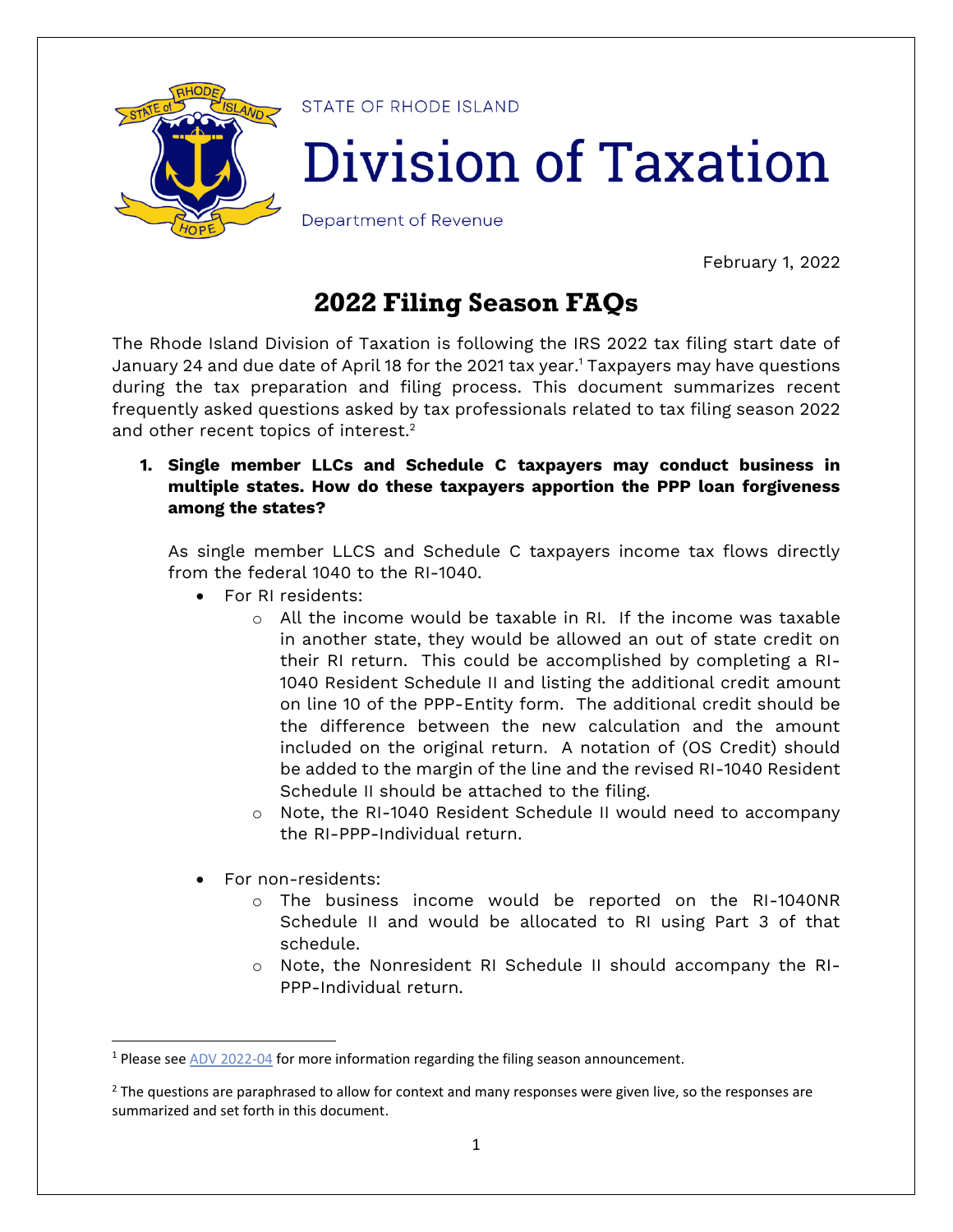#### **2. In what year does a fiscal year taxpayer include the PPP loan forgiveness?**

If the loan of a fiscal-year filer was forgiven during a period in which the taxpayer would report on a 2020 form, then the filer should use the 2020 Form PPP-Entity or 2020 Form PPP-Individual. If the loan of a fiscal-year filer was forgiven during a period in which a 2021 form would be used, then the filer should include the income with their 2021 filing.

## **3. RI guidance states that PPP loan forgiveness is taxable when the loan is forgiven. With the issuance of Rev. Proc. 2021-48, will forgiveness income be recognized either when expenses are paid, the forgiveness application is filed, or the loan is forgiven for RI filers? If so, then are entities that amended 2020 to recognize PPP forgiveness even though the loan was only forgiven in 2021 required to file a PPP-Entity form?**

In light of the issuance of Rev. Proc. 2021-48, the Division plans to continue with the normal treatment of loan forgiveness. PPP loan forgiveness income is recognized when the loan is forgiven under Rhode Island treatment. The taxpayer would have to amend the Rhode Island return to reduce the 2020 income tax due to match their federal taxable income. For 2021, the taxpayer would then include only the PPP loan amount forgiven greater than \$250,000 as an increasing modification.

### **4. The IRS has allowed recognition of PPP tax exempt income prior to forgiveness. If taxpayer elects this option, when does the RI tax liability get assessed on the excess PPP income?**

If the amount was included in the original federal return, then the income would have been recorded as part of the original filing for RI. Assuming an amended federal return would need to be filed to remove the income once forgiven, then an amended RI return should be filed for 2020 noting the change regarding the federal treatment.

# **5. Why on the 2021 RI-PTE, line 6b, does it say to include payments made on 2020 Form RI-PPP - Entity?**

If a 2020 PPP Entity form was filed, then the 2021 RI PTE return requires that the taxpayer include income reported on this return to be added to RI apportioned income from RI-1065 or RI-1120S. As it is required that the income from the 2020 Form RI-PPP-Entity be reported on 2021 RI-PTE, line 1, the Division is also allowing for the payments to be reported. This allows the entity to take advantage of the tax paid at the entity level as well as for the individuals to report the modifications and withholding on the 2021 RI-1040.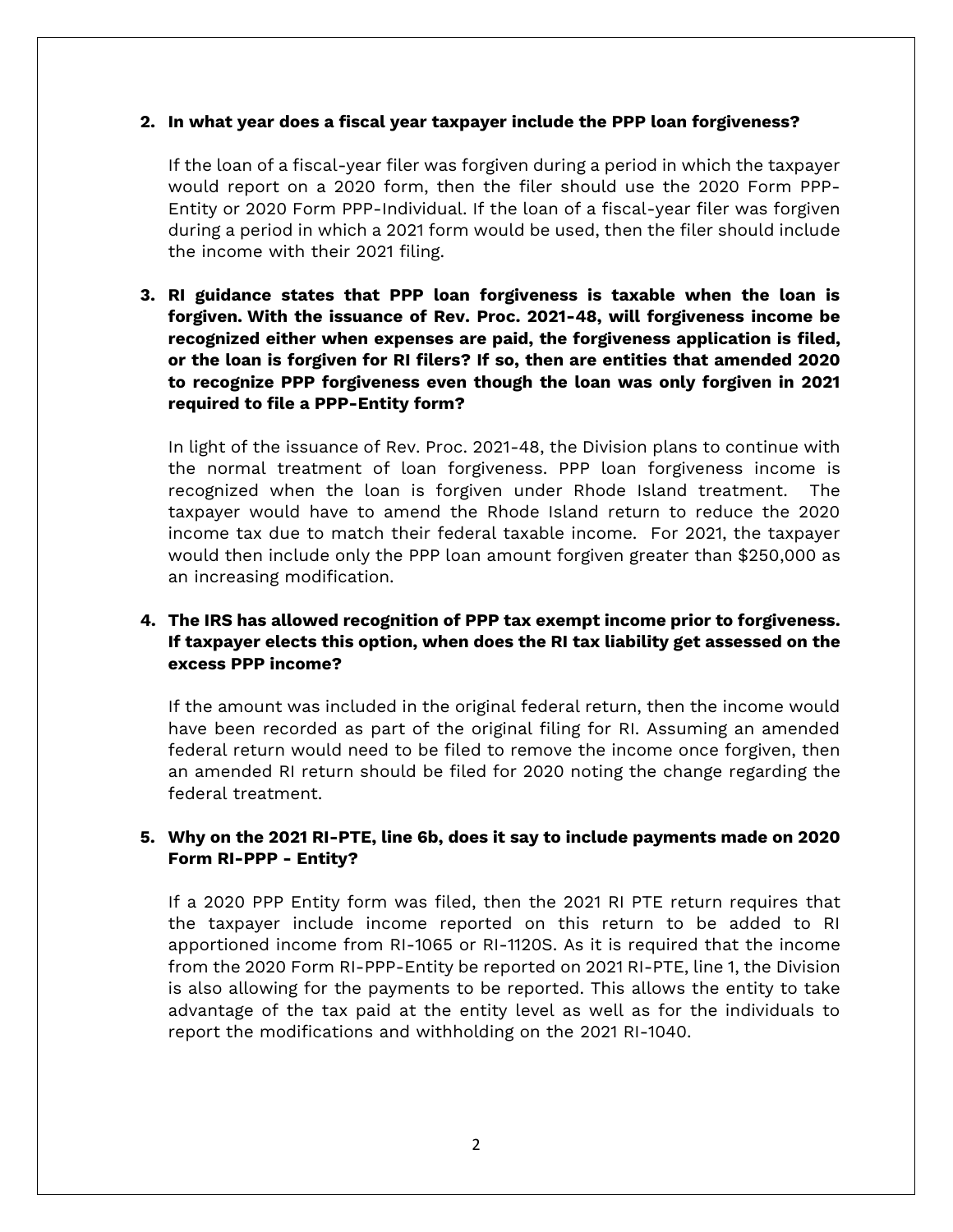#### **6. Since the RI-PPP – Entity form does not factor qualifying individual ownership percentage as the RI-PTE form, how will a taxpayer be able to report the portion of the income and payments that can be reported on the RI-PTE form?**

Due to the PPP Entity form not accounting for RI apportionment similar to the RI-PTE form, the taxpayer may attach an apportionment schedule to the RI-PTE form that would detail the portion of the income and payments that are allocated to the qualifying individual(s). Lines 1 and 6b will be completed based on the information reported on the attachment.

#### **7. Does the 2021 Form 2210 include the tax paid on the 2020 RI PPP Entity tax form?**

The 2021 Form 2210 does not include the tax paid on the 2020 RI PPP Entity tax form, as it was reported on a separate form from the RI-PTE, as the additional income and tax due to the filing of the RI-PPP forms was not known.

**8. How is the RI PTE modification calculated when an accrual basis taxpayer estimates the RI PTE before the from is complete? The general information and instructions indicate that accrual Basis Pass-through Entities can deduct all payment made for the tax year less the overpayment on the return. Sometimes, this amount may not represent the amount deducted on the federal income tax return as an estimate may have been used for the tax provisions.**

Per federal statute, an accrual basis taxpayer would only take a deduction for taxes paid based upon the tax reported as due on the RI return. Due to this, estimated payments would not be a factor for an accrual basis taxpayer. On occasion an accrual basis taxpayer will report a deduction that does not reflect the tax due per the RI-PTE. With this in mind, the common accrual basis method would still be the norm, but the Division recognizes that there may be cases where the common accrual basis methodology may not apply, and in those cases the Division addresses the returns as filed and works with the taxpayer.

#### **9. Can the RI-PTE be e-filed?**

No, at this time the RI-PTE cannot be e-filed.

#### **10. To avoid the underpayment penalty, can the taxpayer use the prior year tax even though a RI-PTE election wasn't made? Further, if an election was not made in a prior year, will the taxpayer be subject to underestimated interest?**

If the RI-PTE election was not made the prior year, then the taxpayer would not be subject to the underpayment penalty as the prior year tax liability would be nonexistent for the RI-PTE. The intention of the underpayment penalty is to apply a penalty to taxpayers that were aware of a prior year tax liability and neglected to make quarterly estimated payments as required.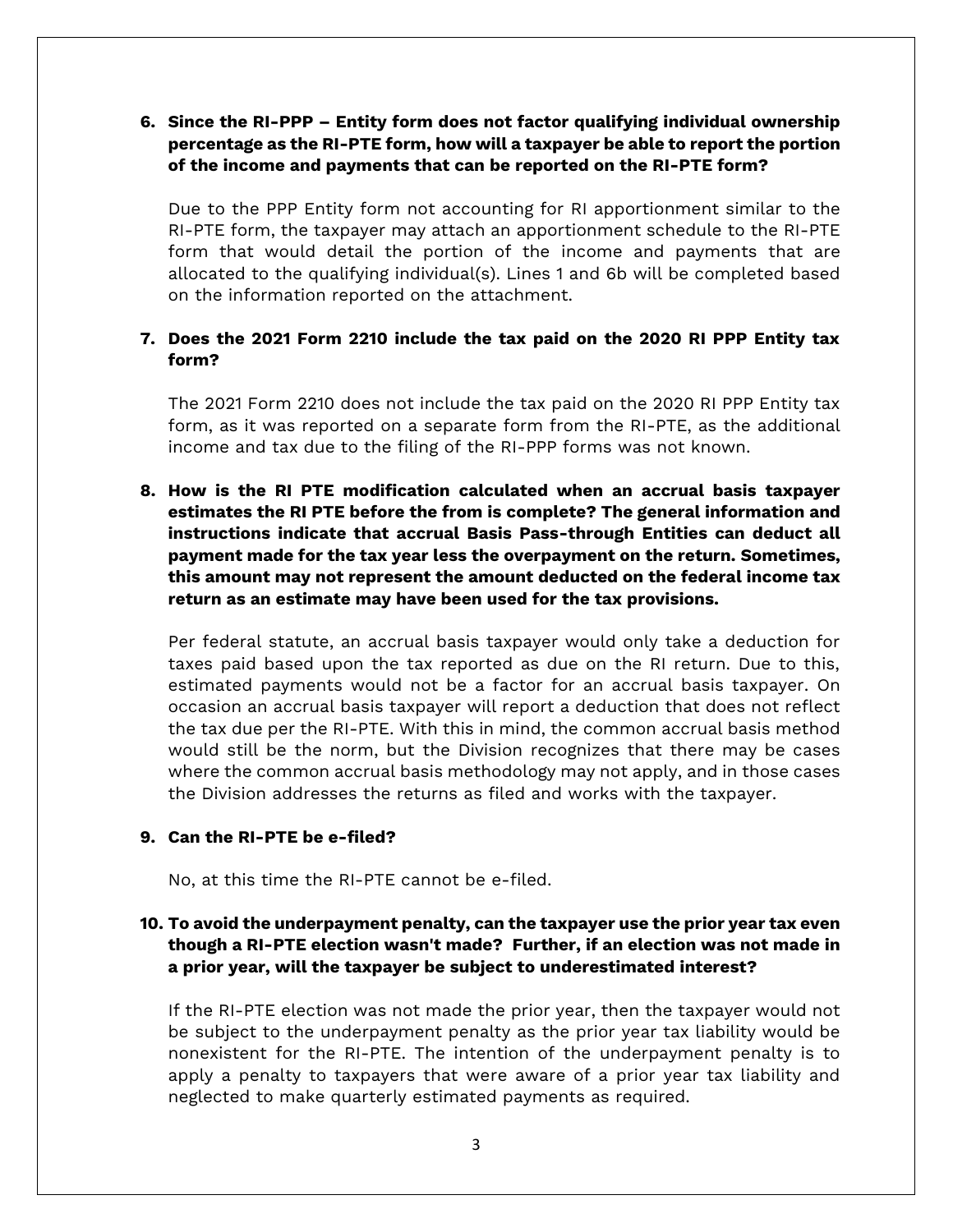Below is the guidance that was issued for 2020 filings when an election was not made in 2019. The Division will apply similar guidance to 2021 as it applies if an election was not made in 2020.

As a result of the late guidance from the IRS (Notice 2020-75) and the impact of that guidance on Rhode Island taxpayers as it relates to the PTE election, the Division of Taxation, pursuant to R.I. Gen. Laws § 44-1-10 and 280-RICR-20-55- 1, will not assess underestimated payment interest for those entities that make the PTE election for the first time in the 2020 tax year **and** have not made estimated payments throughout the 2020 tax year. Please note, if a taxpayer made the election in 2019 and 2020 **and** failed to make sufficient estimated payments in 2020, then that taxpayer would be subject to the underestimated payment interest as the late guidance from the IRS did not impact that taxpayer.

#### **11. In 2022, will PTE estimates be able to be adjusted down to remove the 2020 income being included on the 2021 return? Would taxpayers be able to avoid underpayment penalties if they do this?**

At this time, there is no guidance to adjust down and remove 2020 income that will be included within the 2021 RI-PTE return. Underestimated interest will be addressed as it is in all tax years. The safe harbor rules will continue to be applied and the taxpayer is required to have paid 100% of last year or 80% of the current year.

If a taxpayer elects to not include 2020 PPP income that was reported on the 2021 RI-PTE in the calculation of the 2022 RI-PTE estimates and is then subject to underestimated interest, the taxpayer may submit a written request to the Tax Administrator for a waiver of the underestimated interest based on an unforeseen midseason tax adjustment. Such requests are reviewed on a caseby-case basis and a review of the taxpayer's circumstances.

#### **12. Why are the changes to the 1099E needed? The information needed for boxes 9 and 10 on the RI-1099E is already available on the RI Schedule K-1.**

The inclusion of this information on the 1099E allows for the Division to audit and review returns in a timely manner. In addition, K-1s are not always filed electronically and the Division takes steps to ensure that electronic and paper filers are addressed in the same manner during return review.

#### **13. Can the taxpayer attach the RI Schedule K-1 to the RI PTE rather than attach the 1099E? Also, can these returns be electronically filed?**

The use of the RI-1099E is consistent with the use and treatment of the RI-1099PT that has been in existence since 2004. Since 2004, the RI-1096PT and use of the RI-1099PT has been required for non-resident shareholders. The lack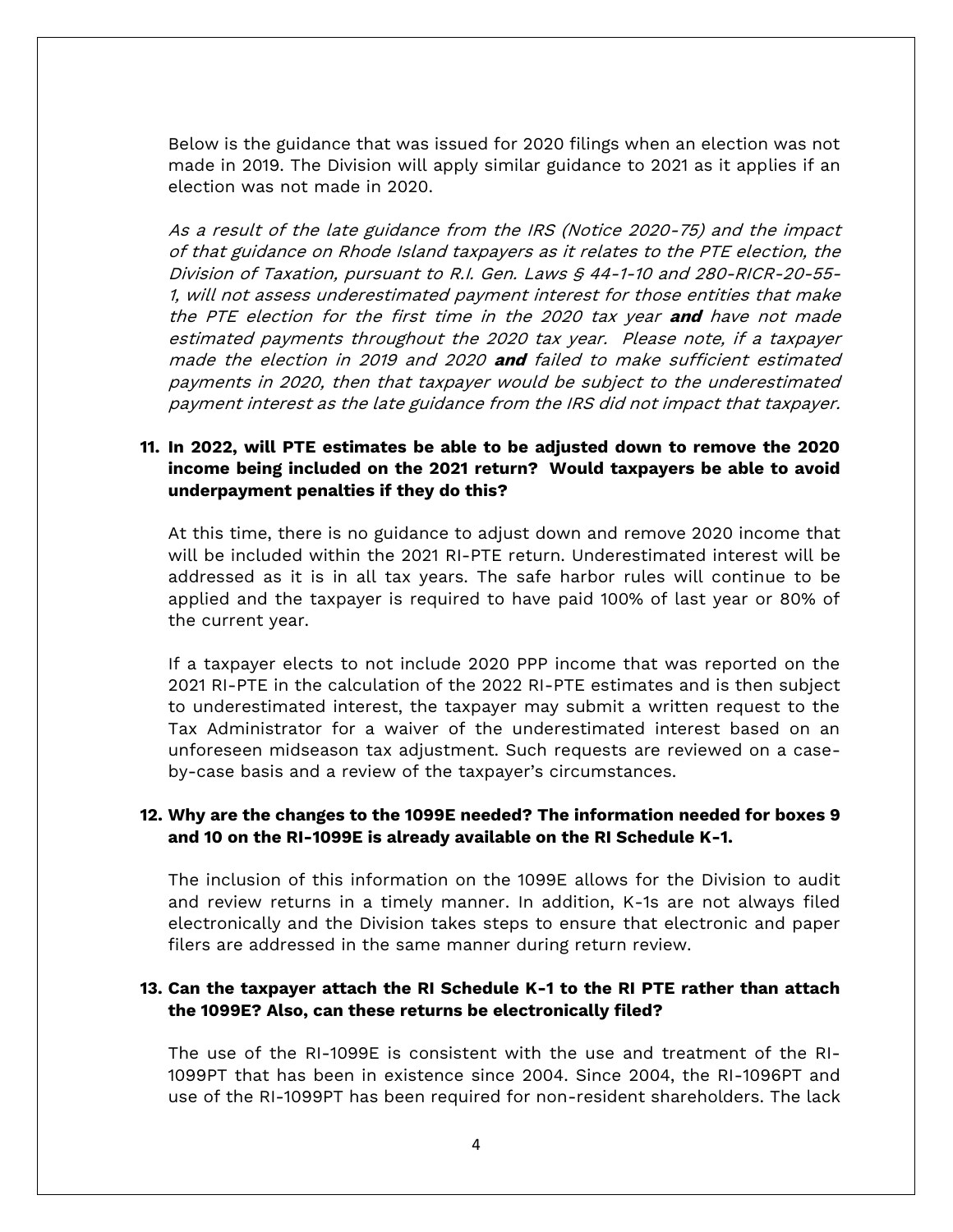of 1099Es and/or K1s filed along with the RI-PTE as instructed led to a delay of return review for some taxpayers that did not file the RI-1120S or RI-1065 electronically or at the time the RI-PTE was filed. Attaching the 1099Es to the RI-PTE at the time of filing aides with timely return review and reduces requests for additional information.

The filing of the RI-1099E is preferred for timely review and processing of refunds, but the Division will accept the inclusion of the RI-K1 along with the RI-PTE. Ultimately, either the RI-1099E or RI-K1 needs to accompany the RI-PTE filing.

# **14. For the RI modification for the accrual basis taxpayer, IRS issued Notice 2020- 75 indicating the tax deduction is the amount paid. However, it does not address accrual basis taxpayers.**

IRS issued Notice 2020-75 does not make direct reference to accrual basis taxpayers, but the Division will continue to apply the accrual basis methodology as per prior understanding that an accrual basis taxpayer would report a deduction of state taxes on the federal return when the tax liability is incurred. With this, we do recognize that on occasion a taxpayer may include estimated tax payments within the deduction. If this is the case, then the Division reserves the right to request an explanation as to what items and amounts were included in the deduction as it pertains to the RI tax returns.

#### **15. What is the filing deadline for 2021 returns?**

The deadline for 2021 Personal Income tax returns and extensions is April 18, 2022.

#### **16. Which returns can be filed electronically?**

| TOILOWING TULUMING CAN DU TILUM LINOUGH MOULTINEUM LE TILU. |                |                                                    |
|-------------------------------------------------------------|----------------|----------------------------------------------------|
|                                                             | Form RI-1040   | Resident personal income tax return                |
|                                                             | Form RI-1040NR | Nonresident personal income tax return             |
|                                                             | Form RI-1120C  | Business corporation tax return $-$ C corporations |
|                                                             | Form RI-1120S  | Business corporation tax return $-$ S corporations |
|                                                             |                |                                                    |

Form RI-1065 **For partnerships, LLPs, LPs, LLCs, single-member LLCs** 

Form RI-1041 **Income tax return for certain trusts and estates** 

The following returns can be filed through Modernized E-file:

Most others can be filed through the Division's Tax Portal. Please visit the Portal website for an accurate listing of actions you can take through the Tax Portal: [https://tax.ri.gov/online-services/tax-portal.](https://tax.ri.gov/online-services/tax-portal)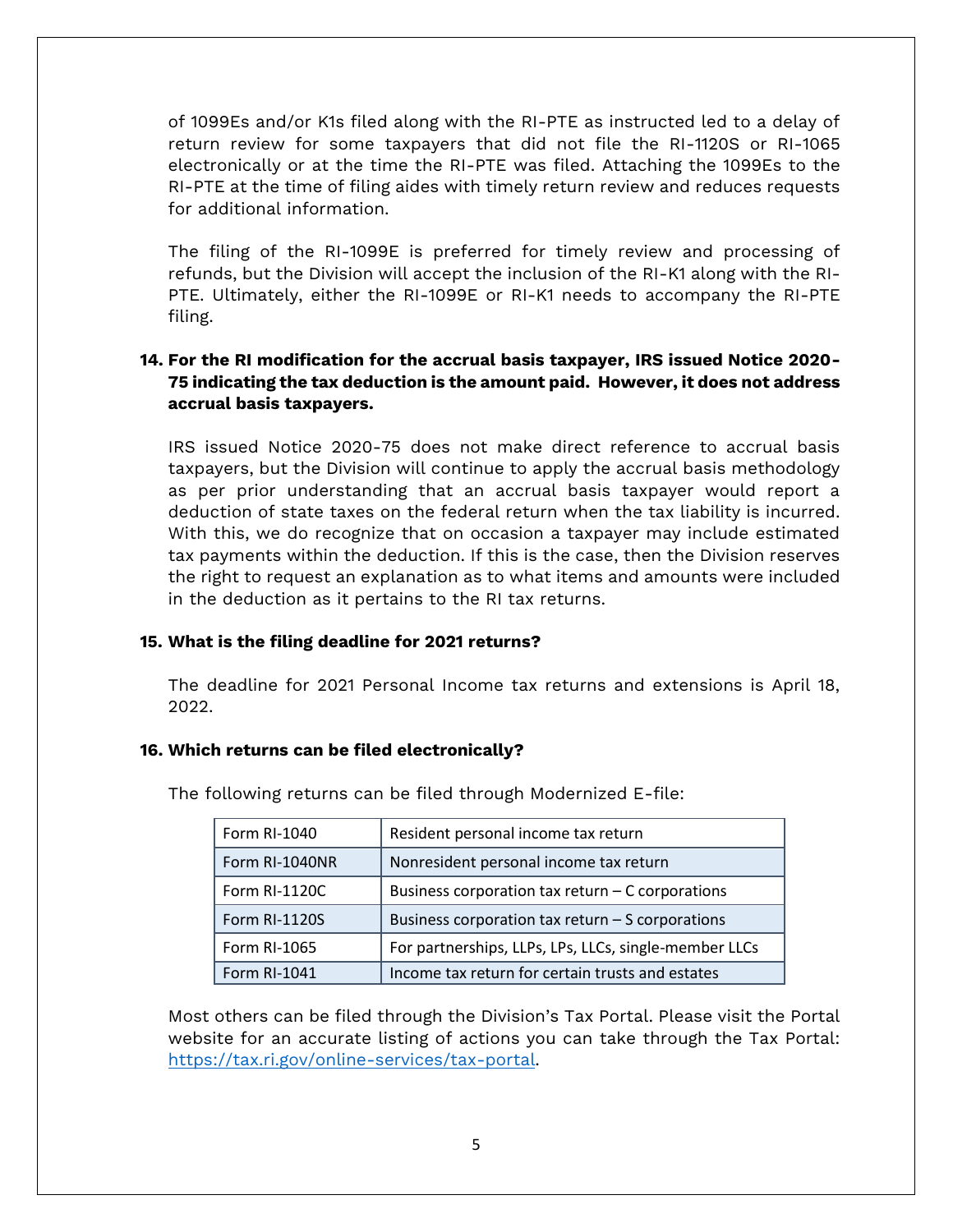#### **17. Why are RI extensions still a manual process? If the reason is because the RI efile is a piggyback, then what steps will need to be taken to accept the federal extension as proof of extension?**

A federal extension will be accepted by Rhode Island if it is determined that there is no additional tax due. If it is determined that additional Rhode Island tax is due, then a proper RI-4868 will need to be completed along with proper estimate information being reported on the form.

The taxpayer has the option of filing a paper extension or may file an extension online via the Division's portal. If the portal option is selected, then the individual would have to be a registered user for the portal.

#### **18. Can Corporate tax extensions be filed electronically?**

Corporate tax extension requests can be filed online in the tax portal for registered users.

#### **19. Why are the Married Filing Separately and Married Filing Jointly amounts different for Social Security and Pension?**

Both modifications were enacted in different tax years and statute dictates both the income threshold amounts and the adjustment for inflation each tax year. Due to the enactment being in different years and future adjustments, the amounts will continue to differ in future years. As a result, often married filing separate and married filing jointly threshold amounts are different at both the federal and state level.

#### **20.Does Social Security and Pension for single taxpayers also include Married Filing Separately?**

No. Married Filing Separately taxpayers qualify for the social security and pension modifications, but the calculation amounts are different than single taxpayers. Please refer to RI1040/RI1040NR forms and instructions for Federal AGI phaseout amounts.

#### **21. When would a Taxpayer need a Letter of Good Standing?**

The Division of Taxation receives Letter of Good Standing (LOGS) applications for several different reasons. For example, a lender may require a business to provide a LOGS before giving the business a loan. In other cases, a LOGS is required by law: if, for example, a business plans to sell or transfer a major asset -- or the business as a whole. For more information, please visit the Division's website:

[https://tax.ri.gov/tax-sections/compliance-collections/letter-good-standing](https://tax.ri.gov/tax-sections/compliance-collections/letter-good-standing-logs)[logs.](https://tax.ri.gov/tax-sections/compliance-collections/letter-good-standing-logs)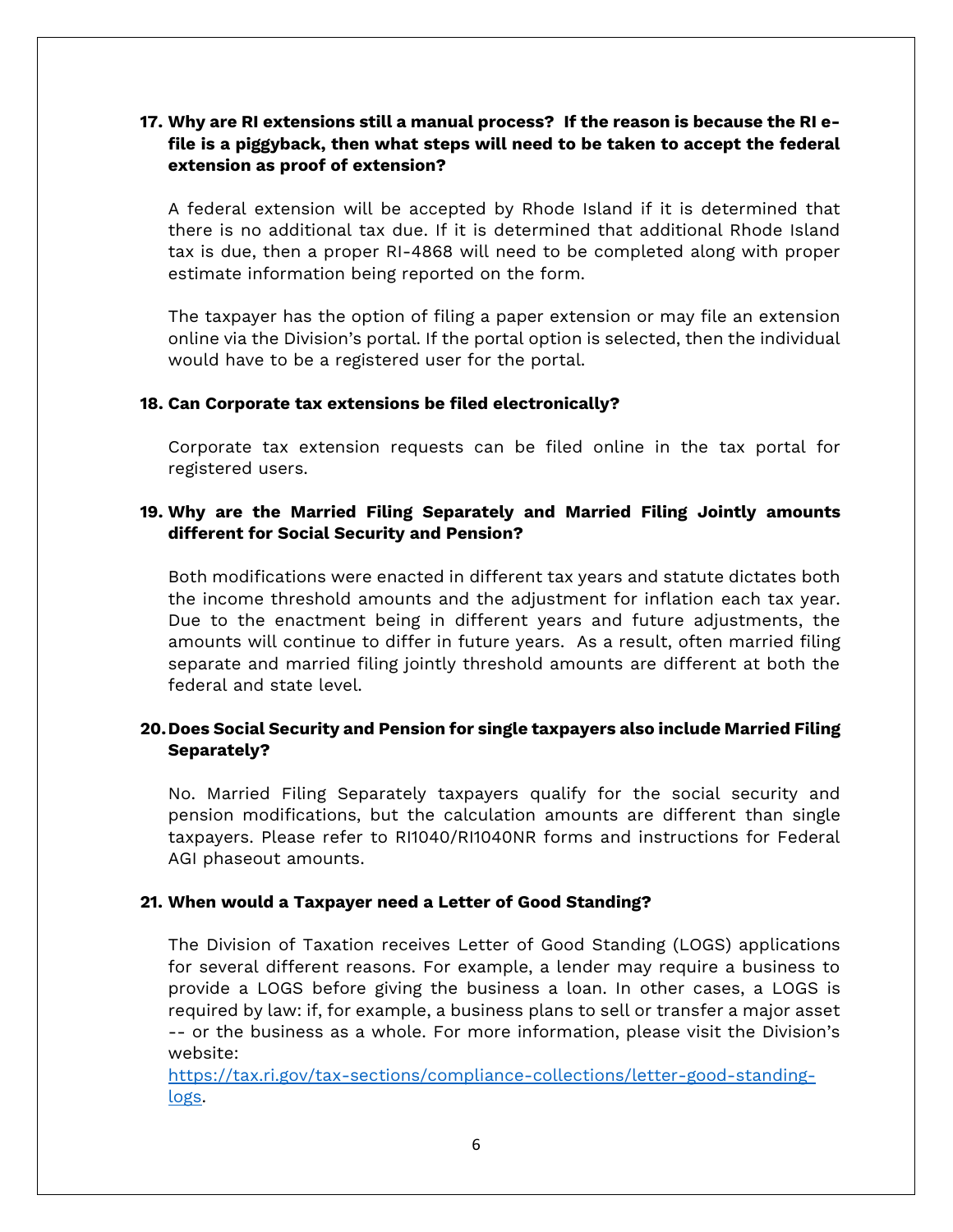#### **22.In applying for a LOGS some of the document requirements are for forms dating back several years. What should I do?**

Please provide any known unfiled returns along with your LOGS application. If you are a registered user, you can run a compliance check through your Tax Portal account prior to submitting your LOGS request.

#### **23.For RI Letters of Good Standing, is there a list of required information that should be sent with the request?**

Under each section of the Letter of Good Standing (LOGS) application there is a complete list of the required information for the specific LOGS request. However, there are additional statutory and regulatory requirements, including filing requirements, that must be met that may not be included in the list on the application. The Division will review the initial request and contact the applicant with additional information that is needed to complete the review and process the request.

#### **24.Has the list of documents needed for the Letter of Good Standing request been reviewed to make sure each of the documents is necessary?**

Yes. Additionally, to best assist taxpayers navigating the LOGS process efficiently and effectively, the Division continuously evaluates the list to ensure that it is accurate and up-to-date. The Division will work with each applicant to ensure a complete and properly submitted LOGS request so that the request can be processed timely.

#### **25.When the only outstanding taxpayer balance is the penalty when a waiver is pending, can something be done to prevent license blocks in these instances?**

The Division is updating this process. In general, we cannot prevent the license block as until the waiver is approved, the balance is due. The waiver request may be denied.

#### **26.Can the Division accept secured emails?**

Yes. However, depending on the service used, there may be restrictions related to the Division's firewall. To send sensitive information via email, please send an email with an attached password protected file. Contact us by phone or separate email to share the password.

#### **27.Can I renew sales tax permits on the RI Tax Portal?**

Yes. As of January 10, 2022, the Division accepts current year sales tax permit renewals through the Tax Portal for registered users of the Tax Portal.